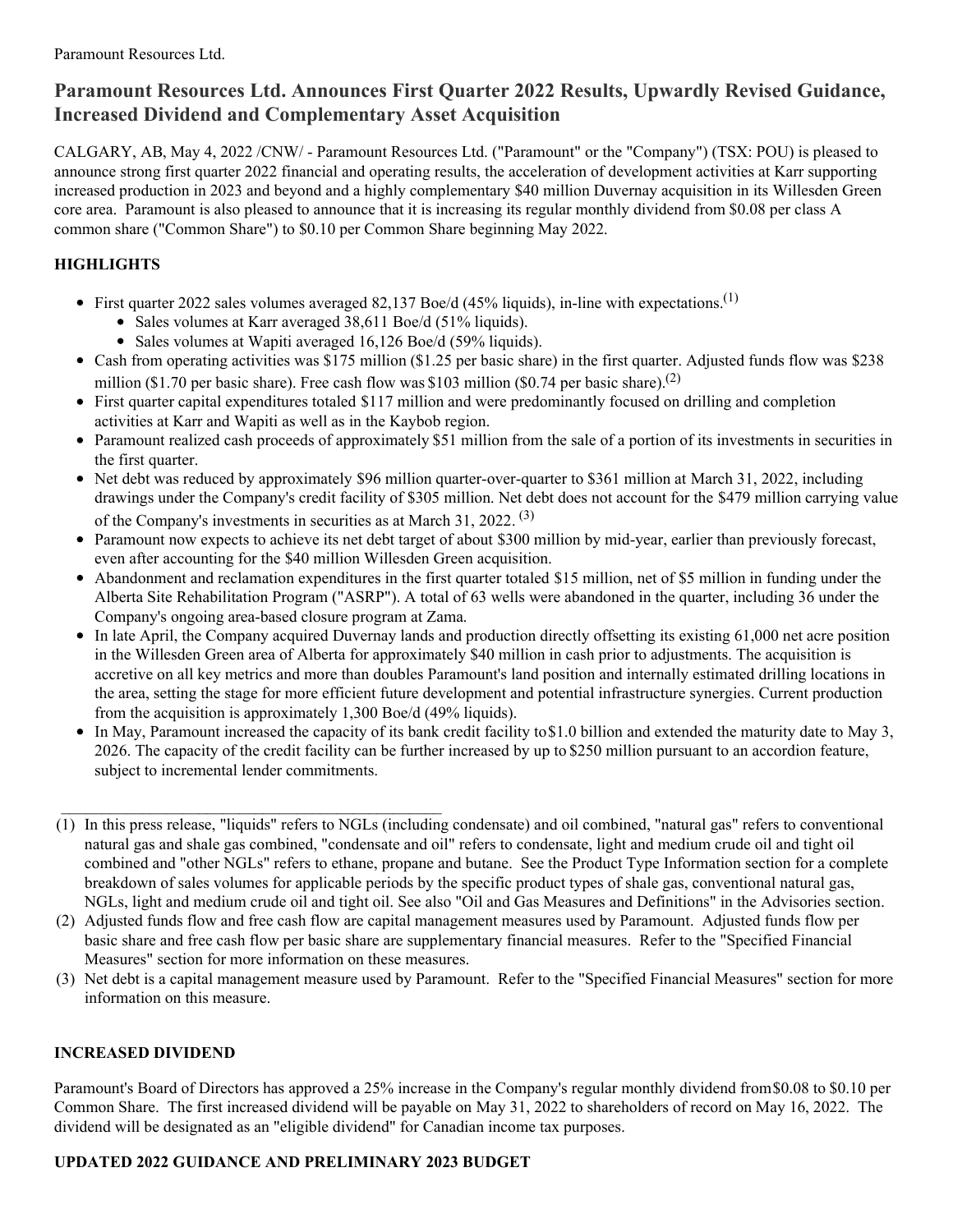The Company's planned 2022 capital expenditures have been upwardly revised by \$20 million to a range of between \$520 million and \$560 million. The additional capital expenditures will be used to accelerate the drilling of a five-well pad at Karr from 2023 into late 2022 to facilitate further production growth in 2023. Paramount remains committed to prudently managing its capital resources and has the flexibility to adjust its capital expenditure plans depending on commodity prices and other factors. The Company continues to budget \$33 million of abandonment and reclamation expenditures in 2022, net of approximately \$8 million in funding under the ASRP.

Paramount is reaffirming its 2022 annual average sales volume guidance of between 91,000 Boe/d and 95,000 Boe/d (46%) liquids).

- First half 2022 sales volumes are expected to average between 81,000 Boe/d and 85,000 Boe/d (44% liquids).
- Second half 2022 sales volumes are expected to average between 101,000 Boe/d and 105,000 Boe/d (47% liquids).

The Company is increasing its forecast of 2022 free cash flow from approximately \$590 million to approximately \$710 million to reflect higher commodity price assumptions and its updated capital expenditure plan.<sup>(1)</sup>

(1) The stated free cash flow forecast is based on the following assumptions for 2022: (i) the midpoint of forecast capital spending and production, (ii) \$33 million in net abandonment and reclamation costs, (iii) \$7 million in geological and geophysical expenses, (iv) realized pricing of \$72.55/Boe (US\$97.07/Bbl WTI, US\$6.34/MMBtu NYMEX, \$5.34/GJ AECO), (v) a \$US/\$CDN exchange rate of \$0.793, (vi) royalties of \$12.40/Boe, (vii) operating costs of \$11.30/Boe and (viii) transportation and processing costs of \$4.10/Boe.

The Company's 2022 capital program, targeted net debt reduction and regular monthly dividend would remain fully funded down to an average WTI price of about US\$50.00/Bbl over the last three quarters of 2022.  $^{(1)}$ 

Paramount's anticipated 2023 capital expenditure budget, based on preliminary planning and current market conditions, has been upwardly revised by \$60 million at the midpoint to a range of between \$540 million and \$580 million. The additional capital expenditures will largely be focused on accelerating development activities at Karr to grow production by approximately 4,000 Boe/d in 2023 to a range of 45,000 Boe/d to 49,000 Boe/d and set the stage for a new production plateau range of 50,000 Boe/d to 54,000 Boe/d in 2024.

The Company expects that a capital program in this range will result in 2023 average sales volumes of 105,000 Boe/d to 110,000 Boe/d (47% liquids), 6,500 Boe/d higher than previous estimates and a 15% increase at midpoint from forecast average 2022 sales volumes.

Paramount is updating its estimate of 2023 free cash flow that would be expected from such a capital program from approximately \$580 million to approximately \$820 million to reflect higher production and commodity price assumptions.<sup>(2)</sup>

### **UPDATED FIVE-YEAR OUTLOOK**

The Company is updating its previously provided five-year outlook to reflect revised capital and production expectations and recent commodity prices. Paramount now anticipates cumulative free cash flow through to the end of 2026 of approximately \$4.1 billion, up from \$3.3 billion. The Company now anticipates annual capital expenditures of approximately \$550 million (up from \$500 million) and a compound annual production growth rate of approximately 7% (up from 5%) through the period.<sup>(3)</sup>

### **DELIVERING ON FREE CASH FLOW PRIORITIES**

Paramount's free cash flow priorities are: (i) the achievement of its net debt target of about \$300 million and the maintenance of conservative leverage levels thereafter, (ii) shareholder returns and (iii) incremental growth. Paramount has and will continue to deliver on these priorities.

- The Company expects to achieve its net debt target of about \$300 million by mid-year 2022. At this level, year-end 2022 net debt to adjusted funds flow would be less than  $0.3x^{(4)}$
- Paramount has increased shareholder returns by implementing a regular monthly dividend in July 2021 of \$0.02 per share and increasing it three times to \$0.10 per share beginning in May 2022. The Company retains the flexibility to make repurchases of shares under its normal course issuer bid.
- The Company has allocated incremental capital to its highest risk-adjusted rate of return organic growth opportunities and to accretive acquisitions, adding to the significant free cash flow and production growth described in the five-year outlook.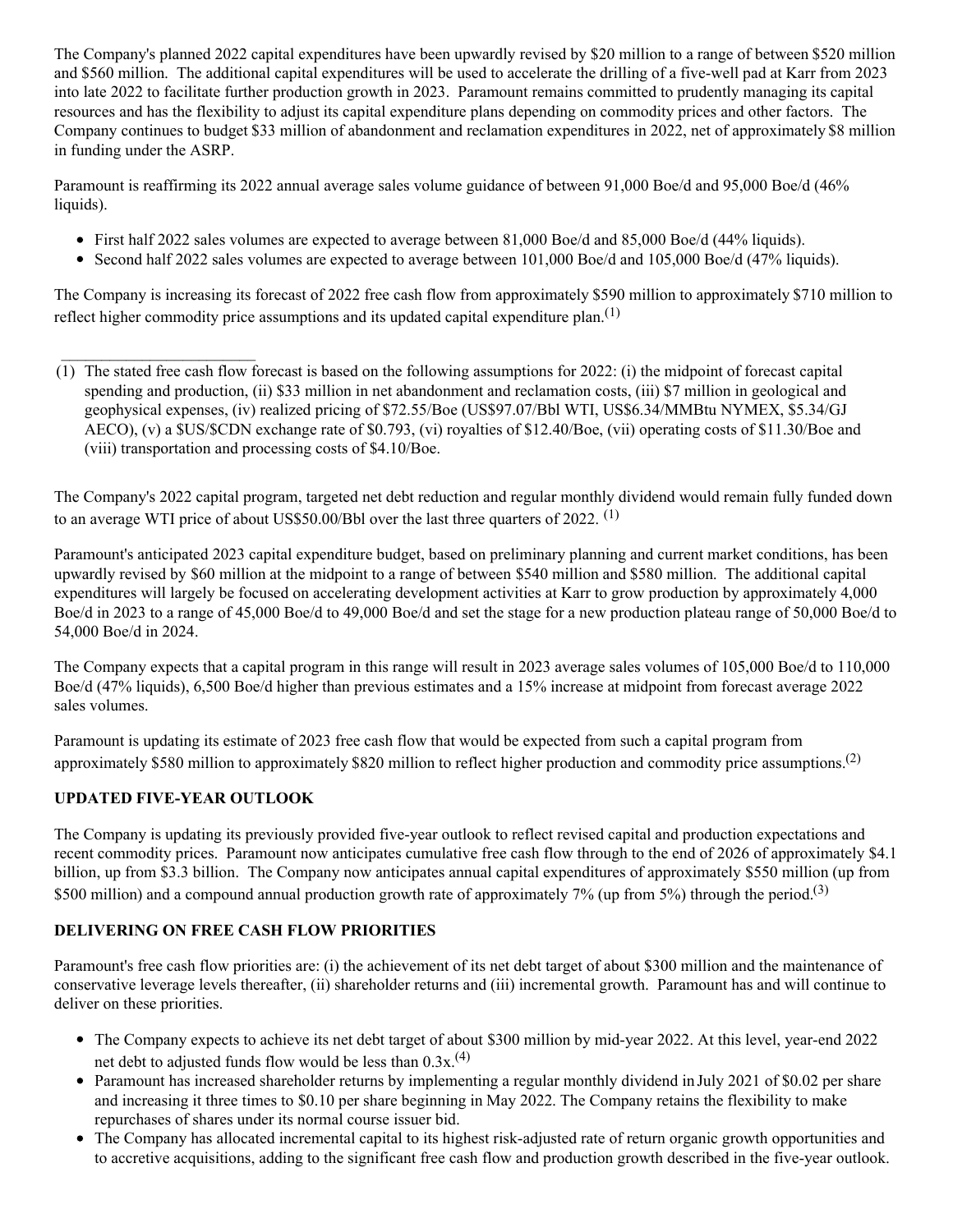- (1) Assuming no changes to the other free cash flow forecast assumptions for 2022.
- (2) The revised free cash flow estimate is based on the following assumptions for 2023: (i) the midpoint of stated capital spending and production, (ii) \$40 million in abandonment and reclamation costs, (iii) \$7 million in geological and geophysical expenses, (iv) realized pricing of \$63.80/Boe (US\$87.88/Bbl WTI, US\$5.04/MMBtu NYMEX, \$4.48/GJ AECO), (v) a \$US/\$CDN exchange rate of \$0.794, (vi) royalties of \$12.05/Boe, (vii) operating costs of \$10.60/Boe and (vii) transportation and processing costs of \$3.80/Boe.
- (3) The five-year outlook is based on preliminary planning and current market conditions and is subject to change. The stated anticipated cumulative free cash flow is based on the following assumptions: (i) the stated annual capital expenditures and compound annual production growth; (ii) approximately \$40 million in average annual abandonment and reclamation costs, (iii) approximately \$7 million in annual geological and geophysical expenses, (iv) strip commodity prices and foreign exchange rates as at April 21, 2022, and (v) internal management estimates of future royalties, operating costs, transportation and processing costs and, in 2026, cash taxes.
- (4) Assuming 2022 adjusted funds flow in excess of \$1 billion.

## **REVIEW OF OPERATIONS**

### **GRANDE PRAIRIE REGION**

Grande Prairie Region sales volumes and netbacks are summarized below:

|                                    | Q1 2022       |         | Q4 2021       | % Change |                |
|------------------------------------|---------------|---------|---------------|----------|----------------|
| <b>Sales volumes</b>               |               |         |               |          |                |
| Natural gas (MMcf/d)               | 152.5         |         | 158.9         |          | (4)            |
| Condensate and oil (Bbl/d)         | 26,048        |         | 26,278        |          | $^{(1)}$       |
| Other NGLs (Bbl/d)                 | 3,267         |         | 3,276         |          |                |
| Total (Boe/d)                      | 54,737        |         | 56,035        |          | (2)            |
| % liquids                          | 54%           |         | 53%           |          |                |
|                                    |               |         |               |          | Change in \$   |
| Netback $(1)$                      | (\$ millions) | (S/Boe) | (\$ millions) | (S/Boe)  | millions $(%)$ |
| Natural gas revenue $(2)$          | 72.1          | 5.25    | 71.5          | 4.89     |                |
| Condensate and oil revenue         | 277.1         | 118.21  | 230.5         | 95.37    | 20             |
| Other NGLs revenue                 | 18.1          | 61.47   | 16.6          | 54.97    | 9              |
| Royalty and other revenue $(3)$    | 10.7          |         |               |          | NМ             |
| Petroleum and natural gas sales    | 378.0         | 76.74   | 318.6         | 61.81    | 19             |
| Royalties                          | (61.4)        | (12.46) | (39.8)        | (7.74)   | 54             |
| Operating expense                  | (53.7)        | (10.89) | (54.9)        | (10.64)  | (2)            |
| Transportation and NGLs processing | (23.2)        | (4.73)  | (19.0)        | (3.68)   | 22             |
|                                    | 239.7         | 48.66   | 204.9         | 39.75    | 17             |

(1) "Netback" is a Non-GAAP financial measure. When presented on a \$/Boe or \$/Mcf basis, each of the components of Netback is a supplementary financial measure and Netback is a non-GAAP ratio. Refer to the "Specified Financial Measures" section for more information on these measures.

(2) Natural gas revenue presented as \$/Mcf.

(3) In the first quarter of 2022, royalty and other revenue includes \$10.6 million in respect of a contingent business interruption insurance claim. Refer to Note 12 in the unaudited Interim Condensed Consolidated Financial Statements as at and for the three months ended March 31, 2022.

NM means not meaningful.

## *KARR AREA*

Karr sales volumes and netbacks are summarized below:

|                            | <b>O1 2022</b> | O4 2021 | % Change |
|----------------------------|----------------|---------|----------|
| <b>Sales volumes</b>       |                |         |          |
| Natural gas (MMcf/d)       | 113.3          | 124.0   | (9)      |
| Condensate and oil (Bbl/d) | 17,246         | 18,521  | (7)      |
| Other NGLs (Bbl/d)         | 2.475          | 2.449   |          |
| Total (Boe/d)              | 38,611         | 41,629  |          |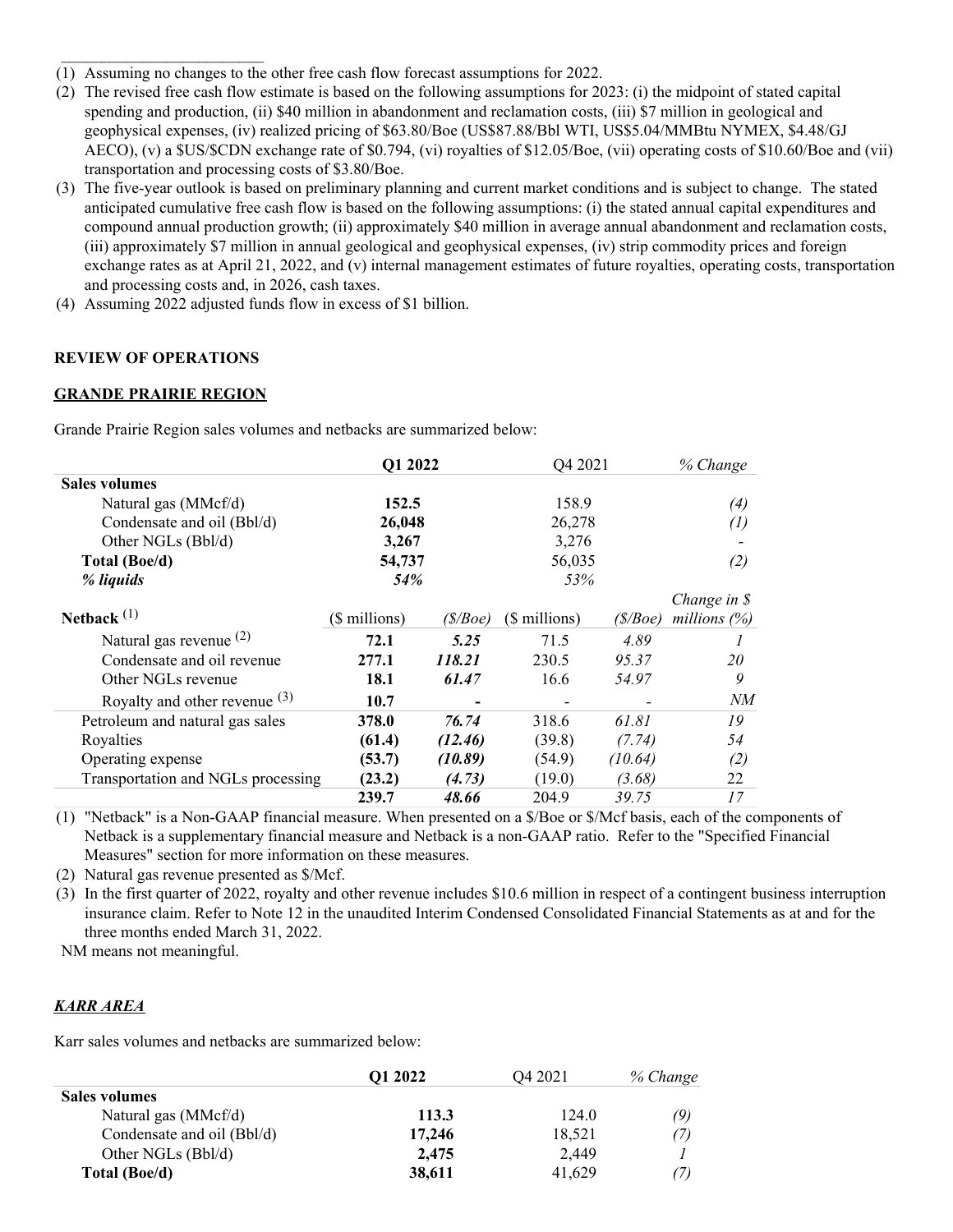| % liquids                          |               | 51%      |               | 50%     |                        |
|------------------------------------|---------------|----------|---------------|---------|------------------------|
|                                    |               |          |               |         | Change in $\mathcal S$ |
| Netback $(1)$                      | (\$ millions) | (\$/Boe) | (\$ millions) | (S/Boe) | millions $(\%)$        |
| Natural gas revenue $(2)$          | 53.1          | 5.21     | 55.2          | 4.84    | (4)                    |
| Condensate and oil revenue         | 182.4         | 117.56   | 161.3         | 94.67   | 13                     |
| Other NGLs revenue                 | 14.4          | 64.60    | 13.1          | 58.20   | 10                     |
| Royalty and other revenue          | 0.1           | -        |               |         | NМ                     |
| Petroleum and natural gas sales    | 250.0         | 71.95    | 229.6         | 59.96   | 9                      |
| Royalties                          | (54.0)        | (15.52)  | (35.7)        | (9.32)  | 51                     |
| Operating expense                  | (35.2)        | (10.14)  | (36.0)        | (9.38)  | (2)                    |
| Transportation and NGLs processing | (16.1)        | (4.65)   | (14.0)        | (3.68)  | 15                     |
|                                    | 144.7         | 41.64    | 143.9         | 37.58   |                        |

(1) "Netback" is a Non-GAAP financial measure. When presented on a \$/Boe or \$/Mcf basis, each of the components of Netback is a supplementary financial measure and Netback is a non-GAAP ratio. Refer to the "Specified Financial Measures" section for more information on these measures.

(2) Natural gas revenue presented as \$/Mcf.

NM means not meaningful.

First quarter 2022 sales volumes at Karr averaged 38,611 Boe/d (51% liquids) compared to 41,629 Boe/d (50% liquids) in the fourth quarter of 2021. Sales volumes were lower primarily due to natural declines. Several short, unplanned curtailments at third-party operated facilities in the first quarter, all of which have now been resolved, also contributed to the reduction.

The first seven wells at the 16-17 pad came on production ahead of schedule and under budget with preliminary drilling, completion, equipping and tie-in ("DCET") costs averaging \$6.9 million per well. Average gross peak 30-day production per well was 1,395 Boe/d (3.6 MMcf/d of shale gas and 802 Bbl/d of NGLs) with an average CGR of 225 Bbl/MMcf.<sup>(1)</sup> The Company continues to strive for improved efficiencies in its development activities to mitigate inflationary pressures on DCET costs without compromising completion effectiveness or health, safety and environmental performance. The 16-17 pad, as well as the Wapiti 9-22 pad, are the Company's first two pads to have been equipped with instrument air to operate all pneumatically driven controllers. Paramount plans to equip new pads with instrument air where possible to minimize methane emissions from its operations.

Second quarter activities at Karr include completing the drilling of the remaining five wells at the 16-17 pad. These wells are expected to be brought onstream in the third quarter. Second quarter sales volumes are expected to be impacted by a 16-day full field outage for scheduled turnaround activities at third-party midstream facilities.

In the second half of 2022, the Company plans to drill, complete, tie-in and bring on production the four-well 1-2 North pad and commence drilling the five-well 4-2 South pad. In addition, the Company is accelerating the drilling of the five-well 4-2 North pad into the fourth quarter. Paramount plans to bring onstream additional gas lift compression in the year to support liquids production and continue to build out infrastructure to debottleneck future production.

### *WAPITI AREA*

 $\mathcal{L}_\text{max}$  , where  $\mathcal{L}_\text{max}$  and  $\mathcal{L}_\text{max}$ 

Wapiti sales volumes and netbacks are summarized below:

|                            | <b>O1 2022</b> | O <sub>4</sub> 2021 | % Change |
|----------------------------|----------------|---------------------|----------|
| <b>Sales volumes</b>       |                |                     |          |
| Natural gas (MMcf/d)       | 39.2           | 34.9                | 12       |
| Condensate and oil (Bbl/d) | 8,802          | 7,757               | 13       |
| Other NGLs (Bbl/d)         | 792            | 827                 | (4)      |
| Total (Boe/d)              | 16,126         | 14.406              |          |

<sup>(1)</sup> Production measured at the wellhead. Natural gas sales volumes are lower by approximately 6% and liquids sales volumes are lower by approximately 6% due to shrinkage. Excludes days when the wells did not produce. The production rates and volumes stated are over a short period of time and, therefore, are not necessarily indicative of average daily production, longterm performance or of ultimate recovery from the wells. CGR means condensate to gas ratio and is calculated by dividing raw wellhead liquids volumes by raw wellhead natural gas volumes. See "Oil and Gas Measures and Definitions" in the Advisories section.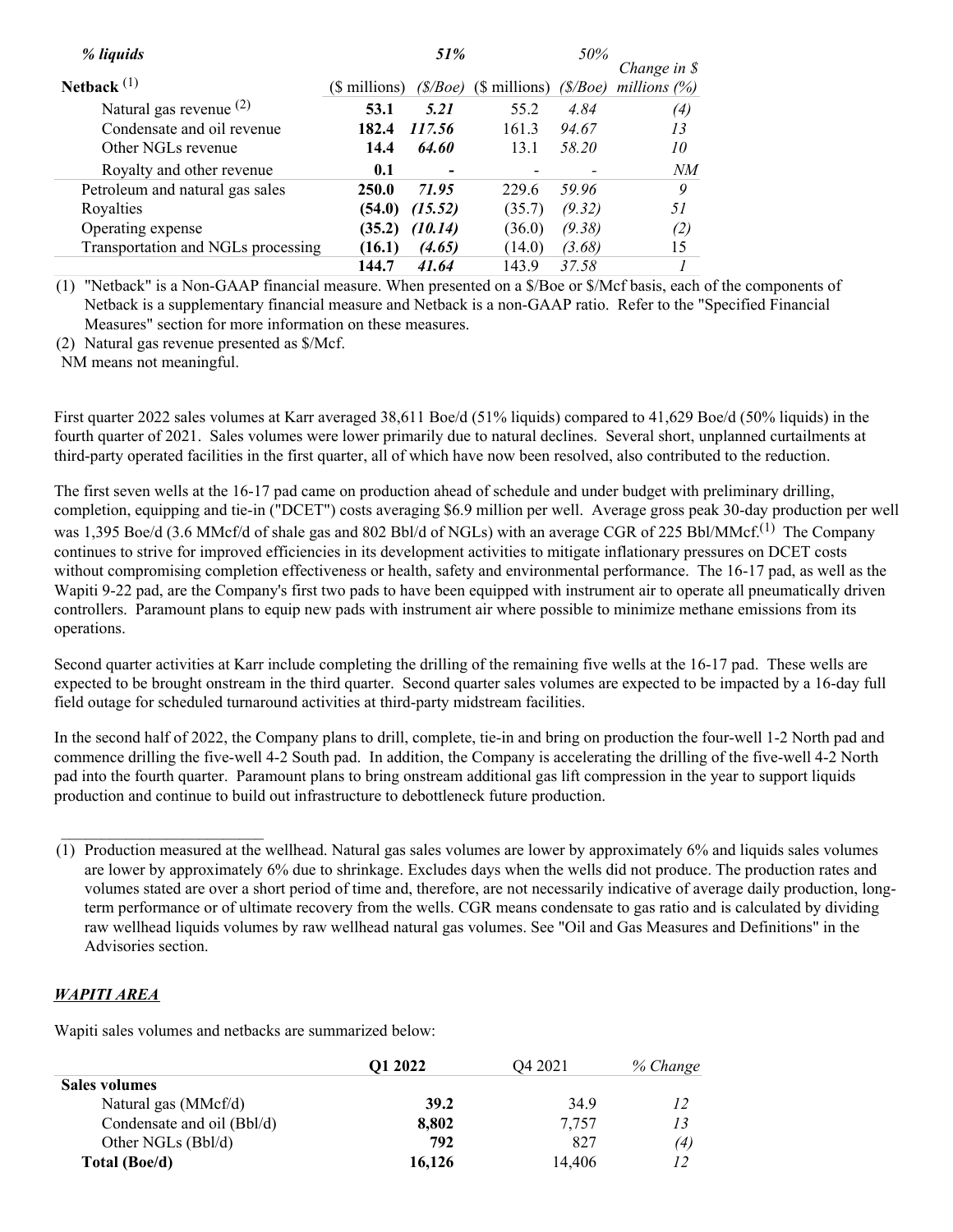| % liquids                          |               | 59%            |               |         | $60\%$ Change in \$ |
|------------------------------------|---------------|----------------|---------------|---------|---------------------|
| Netback $(1)$                      | (\$ millions) | $(\$/Boe)$     | (\$ millions) | (S/Boe) | millions $(\%)$     |
| Natural gas revenue $(2)$          | 19.0          | 5.39           | 16.3          | 5.07    | 17                  |
| Condensate and oil revenue         | 94.7          | 119.49         | 69.2          | 97.03   | 37                  |
| Other NGLs revenue                 | 3.7           | 51.67          | 3.5           | 45.43   | 6                   |
| Royalty and other revenue $(3)$    | 10.6          | $\blacksquare$ |               |         | NM                  |
| Petroleum and natural gas sales    | 128.0         | 88.20          | 89.0          | 67.15   | 44                  |
| Royalties                          | (7.4)         | (5.13)         | (4.1)         | (3.18)  | 80                  |
| Operating expense                  | (18.5)        | (12.69)        | (18.9)        | (14.26) | (2)                 |
| Transportation and NGLs processing | (7.1)         | (4.92)         | (5.0)         | (3.69)  | 42                  |
|                                    | 95.0          | 65.46          | 61.0          | 46.02   | 56                  |

(1) "Netback" is a Non-GAAP financial measure. When presented on a \$/Boe or \$/Mcf basis, each of the components of Netback is a supplementary financial measure and Netback is a non-GAAP ratio. Refer to the "Specified Financial Measures" section for more information on these measures.

(2) Natural gas revenue presented as \$/Mcf.

(3) In the first quarter of 2022, royalty and other revenue includes \$10.6 million in respect of a contingent business interruption insurance claim. Refer to Note 12 in the unaudited Interim Condensed Consolidated Financial Statements as at and for the three months ended March 31, 2022.

NM means not meaningful.

First quarter 2022 sales volumes at Wapiti averaged 16,126 Boe/d (59% liquids) compared to 14,406 Boe/d (60% liquids) in the fourth quarter of 2021 as a result of new production from the seven-well 9-22 pad that came onstream between late in the fourth quarter of 2021 and the first quarter of 2022. The increase in sales volumes was achieved despite three unplanned outages at the Wapiti Plant that resulted in approximately three weeks of downtime and approximately 5,100 Boe/d of lost production in the quarter.

Royalty and other revenue for the three months ended March 31, 2022 includes \$10.6 million in respect of the Company's business interruption claim arising from outages at the Wapiti Plant in 2020 and 2021.

Despite operational challenges associated with outages at the Wapiti Plant, initial results from the seven-well 9-22 pad have been encouraging, averaging gross peak 30-day production per well of 1,503 Boe/d (4.0 MMcf/d of shale gas and 840 Bbl/d of NGLs) with an average CGR of 211 Bbl/MMcf. $^{(1)}$ 

Drilling operations at the eight-well 8-22 pad that commenced in late 2021 are now complete. The pad is the Company's first where all wells have been configured as monobores. This delivers a cost advantage compared to conventional multiple casing wells due to lower steel requirements and higher pumping efficiencies.

Second quarter sales volumes are anticipated to increase as all eight wells on the 8-22 pad are brought onstream. Additional second quarter activities include the drilling of eight wells at the 6-32 pad, which is forecast to be brought on production in the third quarter, and the commencement of drilling operations at the eight well 16-15 pad, which is forecast to be brought on production in early 2023. The Company also plans to commence the drilling of the eight well 8-15 pad later in the year.

### **KAYBOB REGION**

 $\mathcal{L}_\text{max}$  , where  $\mathcal{L}_\text{max}$  and  $\mathcal{L}_\text{max}$ 

Kaybob Region sales volumes averaged 20,726 Boe/d (28% liquids) in the first quarter compared to 21,725 Boe/d (29% liquids) in the fourth quarter of 2021. The decrease in production is primarily attributable to natural declines.

Development commenced at the Company's two Duvernay assets at Kaybob Smoky and Kaybob North. Drilling operations at the four well 10-35 pad at Kaybob Smoky were recently completed on time with preliminary drilling cost estimates coming in approximately 7% under budget. The Company plans to commence completion operations in the second quarter and expects all

<sup>(1)</sup> Production measured at the wellhead. Natural gas sales volumes are lower by approximately 12% and liquids sales volumes are lower by approximately 2% due to shrinkage. Excludes days when the wells did not produce. The production rates and volumes stated are over a short period of time and, therefore, are not necessarily indicative of average daily production, longterm performance or of ultimate recovery from the wells. CGR means condensate to gas ratio and is calculated by dividing raw wellhead liquids volumes by raw wellhead natural gas volumes. See "Oil and Gas Measures and Definitions" in the Advisories section.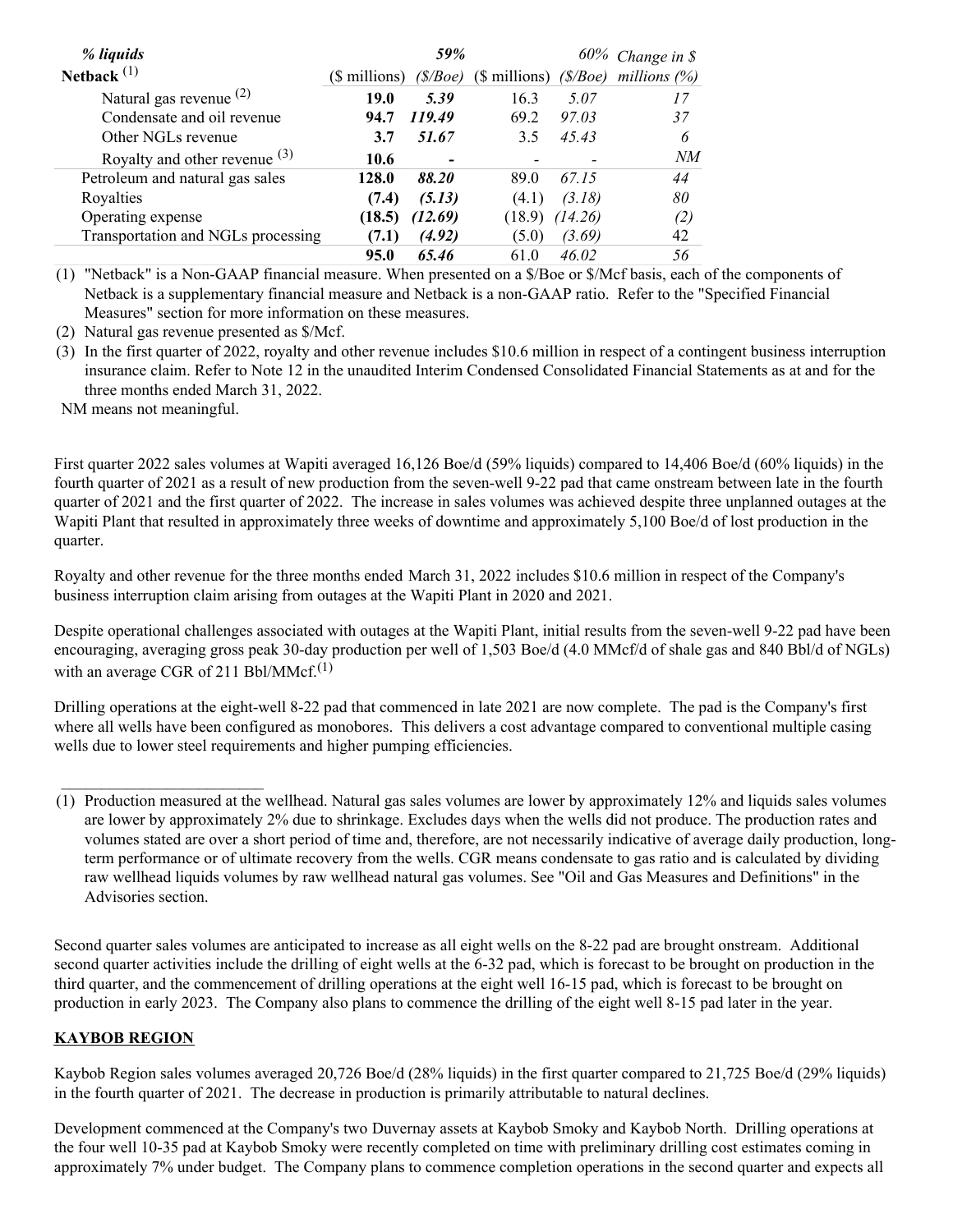four wells to be onstream in the third quarter. The Company also plans to expand its 100% owned and operated 6-16 facility in 2022. Drilling of the two remaining wells at the three well Kaybob North 12-21 pad have recently commenced. The Company plans to bring all three wells onstream in the fourth quarter.

In addition to the activities at Kaybob Smoky and Kaybob North, Paramount is advancing a number of other high return opportunities in the Kaybob Region. The first (1.0 net) of four (2.5 net) Montney gas wells in the Kaybob Presley area planned for 2022 was drilled, completed and brought onstream in the first quarter and a second (0.5 net) well was drilled in the quarter and is forecast to come onstream in the second quarter. The remaining two (1.0 net) wells at Kaybob Presley are expected to be drilled, completed and brought onstream by the fourth quarter. The two (2.0 net) Kaybob Gething oil wells planned for 2022 have completed drilling operations and are forecast to come onstream in the third quarter. In addition, one (1.0 net) Kaybob Montney Oil well is planned to be drilled, completed and brought onstream over the second and third quarters.

## **CENTRAL ALBERTA AND OTHER REGION**

Central Alberta and Other Region sales volumes averaged 6,674 Boe/d (22% liquids) in the first quarter compared to 7,505 Boe/d (26% liquids) in the fourth quarter of 2021. The decrease in production is primarily attributable to natural declines.

The recently completed acquisition at Willesden Green adds over 90,000 net acres (after deducting near-term expiries) to Paramount's land position and approximately 200 internally estimated Duvernay drilling locations.<sup>(1)</sup> Prior to the acquisition, the Company's preliminary development plans for Willesden Green targeted a full field production plateau of approximately 20,000 Boe/d, which could be sustained for over 15 years based on approximately 180 internally estimated Duvernay drilling locations. Paramount's five-year outlook includes capital to advance development of the asset with production expected to begin ramping up in 2025/26. The incremental drilling inventory provided by the acquisition allows for the potential to expand development plans to increase the ultimate targeted plateau production level. The Company had already initiated an engineering design study for the expansion of its majority owned Leafland gas plant in the area as part of its 2022 capital program and will now incorporate the acquisition into the study to optimize full field development plans for Willesden Green. Paramount continues to review its plans for Willesden Green, including the targeted plateau production level, capital allocation and pace of development.

(1) See also "Oil and Gas Measures and Definitions" in the Advisories section for additional information respecting internally estimated drilling locations.

#### **HEDGING**

Paramount has hedged approximately 31% of its remaining 2022 forecast production to provide greater free cash flow certainty. The Company's current hedging position is summarized below:

|                                        | Type $(1)$ | Q2 2022 | Q3 2022 | Q4 2022 Q1 2023 |          | Average Price <sup>(2)</sup>       |
|----------------------------------------|------------|---------|---------|-----------------|----------|------------------------------------|
| $Oil - WTI Swaps (Sale) (Bbl/d)$       | Financial  | 3,500   | 3,500   | 3,500           | $\equiv$ | US\$75.79/Bbl                      |
| $Oil - WTI Swaps (Sale) (Bbl/d)$       | Financial  | 3,500   | 3,500   | 3,500           |          | CDN\$91.38/Bbl                     |
| $Oil - WTI$ Collars (Bbl/d)            | Financial  | 7,000   | 7,000   | 7,000           | $\equiv$ | CDN\$82.50/Bbl (Floor)             |
|                                        |            |         |         |                 |          | CDN\$100.47/Bbl (Ceiling)          |
| Sweet Crude Oil – Basis (Sale) (Bbl/d) | Physical   | 5,186   |         |                 |          | WTI - US\$2.15/Bbl                 |
|                                        |            |         |         |                 |          |                                    |
| Gas – NYMEX Swaps (Sale) (MMBtu/d)     | Financial  | 30,000  |         |                 |          | US\$4.62/MMBtu                     |
| Gas – NYMEX Swaps (Sale) (MMBtu/d)     | Financial  |         | 30,000  |                 |          | US\$4.67/MMBtu                     |
| Gas – NYMEX Swaps (Sale) (MMBtu/d)     | Financial  |         |         | 3,370           |          | US\$4.91/MMBtu                     |
| $Gas - AECO$ fixed price $(GJ/d)$      | Physical   | 80,000  | 80,000  | 26,957          | $\equiv$ | CDN\$3.78/GJ                       |
| Gas – Dawn fixed price (MMBtu/d)       | Physical   | 20,000  | 20,000  | 6,739           |          | US\$4.03/MMBtu                     |
|                                        |            |         |         |                 |          |                                    |
| Fx – CDN/USD Forwards (US\$MM/Month)   | Forwards   | \$15    | \$20    | \$20            | \$10     | 1.2804 C\$ / US\$                  |
| Fx – CDN/USD Collars (US\$MM/Month)    | Financial  | \$5     | \$5     | \$3.3           |          | $1.25 \text{ C}\$ / US\$ (Floor)   |
|                                        |            |         |         |                 |          | $1.30 \text{ C}\$ / US\$ (Ceiling) |
| $Fx - CDN/USD$ Swaps (US\$MM/Month)    | Financial  | \$6.7   | \$10    | \$10            | \$10     | 1.2888 C\$ / US\$                  |

(1) Financial, refers to financial commodity and foreign currency exchange contracts. Physical, refers to fixed-priced and basis physical contracts. Forwards, refers to foreign currency exchange forwards contracts.

(2) Average price is calculated using a weighted average of notional volumes and prices.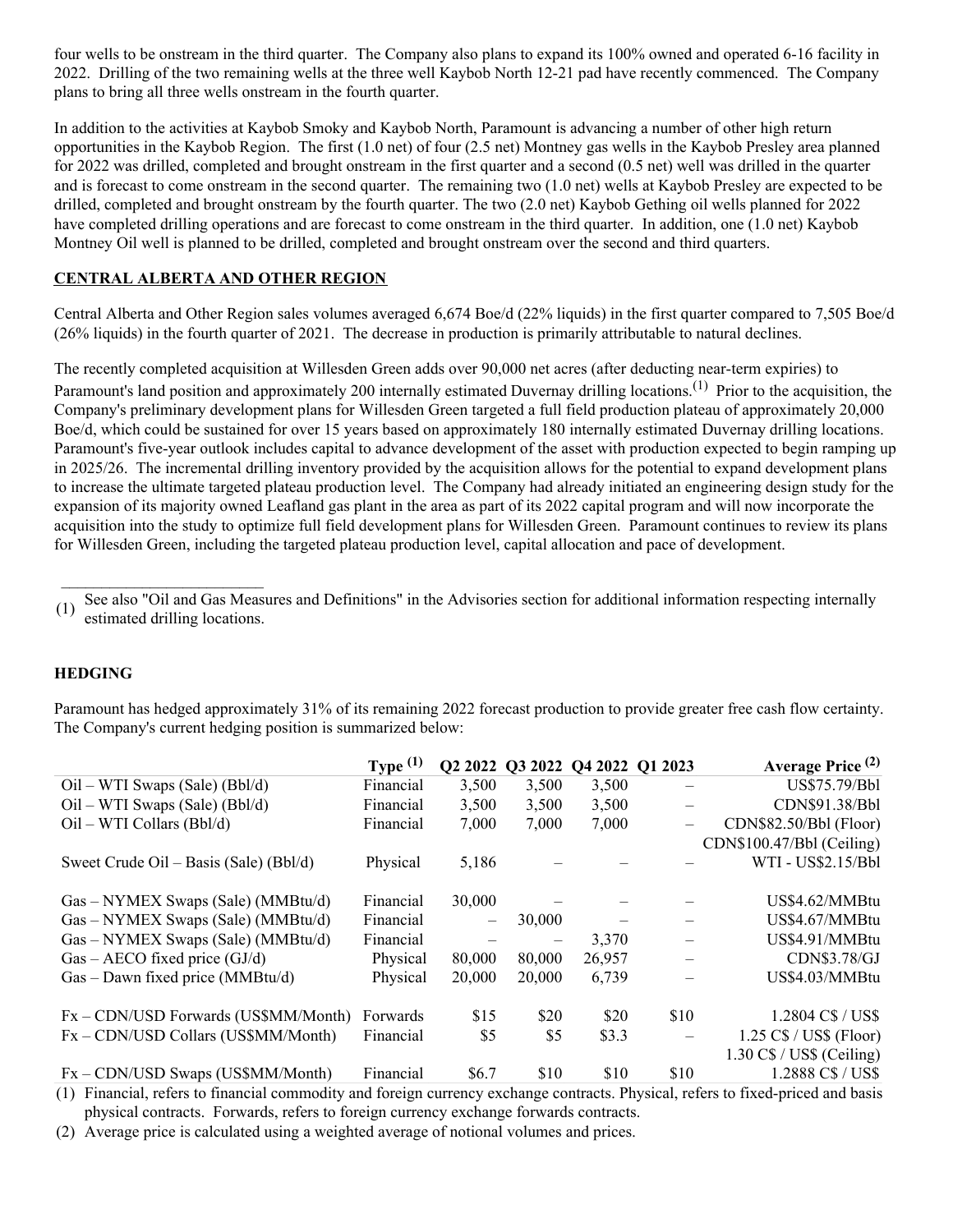### **ANNUAL GENERAL MEETING**

Paramount will hold its annual general meeting of shareholders in a virtual-only format accessible at [https://meetnow.global/MD9YA2M](https://c212.net/c/link/?t=0&l=en&o=3523818-1&h=2101613643&u=https%3A%2F%2Fmeetnow.global%2FMD9YA2M&a=https%3A%2F%2Fmeetnow.global%2FMD9YA2M) on Wednesday, May 4, 2022 at 10:30 a.m. (Calgary time).

#### **ABOUT PARAMOUNT**

Paramount is an independent, publicly traded, liquids-focused Canadian energy company that explores for and develops both conventional and unconventional petroleum and natural gas, including longer-term strategic exploration and pre-development plays, and holds a portfolio of investments in other entities. The Company's principal properties are located in Alberta and British Columbia. Paramount's Class A common shares are listed on the Toronto Stock Exchange under the symbol "POU".

Paramount's first quarter 2022 results, including Management's Discussion and Analysis and the Company's Consolidated Financial Statements, can be obtained on SEDAR at [www.sedar.com](https://c212.net/c/link/?t=0&l=en&o=3523818-1&h=101610516&u=https%3A%2F%2Fwww.sedar.com%2F&a=www.sedar.com) or on Paramount's website at [https://www.paramountres.com/investors/financial-shareholder-reports.](https://c212.net/c/link/?t=0&l=en&o=3523818-1&h=2693101302&u=https%3A%2F%2Fwww.paramountres.com%2Finvestors%2Ffinancial-shareholder-reports&a=https%3A%2F%2Fwww.paramountres.com%2Finvestors%2Ffinancial-shareholder-reports.)

A summary of historical financial and operating results is also available on Paramount's website at [https://www.paramountres.com/investors/financial-shareholder-reports.](https://c212.net/c/link/?t=0&l=en&o=3523818-1&h=2693101302&u=https%3A%2F%2Fwww.paramountres.com%2Finvestors%2Ffinancial-shareholder-reports&a=https%3A%2F%2Fwww.paramountres.com%2Finvestors%2Ffinancial-shareholder-reports.)

## **FINANCIAL AND OPERATING RESULTS (1)**

| (\$ millions, except as noted)                    |               | Q1 2022                   |              | Q4 2021                   |              | Q1 2021              |
|---------------------------------------------------|---------------|---------------------------|--------------|---------------------------|--------------|----------------------|
| Net income (loss)                                 | 16.6          |                           |              | 101.0                     |              | (82.5)               |
| per share $-$ basic (\$/share)                    | 0.12          |                           |              | 0.75                      |              | (0.62)               |
| per share – diluted $(\frac{s}{\text{share}})$    | 0.11          |                           |              | 0.70                      |              | (0.62)               |
| <b>Cash from operating activities</b>             | 174.9         |                           |              | 191.8                     |              | 81.3                 |
| per share – basic (\$/share)                      | 1.25          |                           |              | 1.42                      |              | 0.61                 |
| per share – diluted $(\frac{s}{\text{share}})$    | 1.20          |                           |              | 1.33                      |              | 0.61                 |
| <b>Adjusted funds flow</b>                        | 237.8         |                           |              | 174.6                     |              | 90.9                 |
| per share $-$ basic (\$/share)                    | 1.70          |                           |              | 1.29                      |              | 0.69                 |
| per share – diluted $(\frac{f}{g})$ share)        | 1.63          |                           |              | 1.21                      |              | 0.69                 |
| Free cash flow                                    | 103.4         |                           |              | 99.0                      |              | 21.6                 |
| per share $-$ basic (\$/share)                    | 0.74          |                           |              | 0.73                      |              | 0.16                 |
| per share – diluted (\$/share)                    | 0.71          |                           |              | 0.69                      |              | 0.16                 |
| <b>Total assets</b>                               | 4,095.5       |                           |              | 3,885.1                   |              | 3,583.1              |
| Long-term debt                                    | 302.6         |                           |              | 386.3                     |              | 712.7                |
| Net debt                                          | 361.2         |                           |              | 456.7                     |              | 761.7                |
| <b>Common shares outstanding</b> (millions) $(2)$ | 140.0         |                           |              | 139.2                     |              | 132.8                |
| Sales volumes $(3)$                               |               |                           |              |                           |              |                      |
| Natural gas (MMcf/d)                              | 272.9         |                           |              | 284.8                     |              | 273.1                |
| Condensate and oil (Bbl/d)                        | 31,375        |                           | 32,342       |                           | 29,854       |                      |
| Other NGLs (Bbl/d)                                | 5,276         |                           | 5,462        |                           | 5,170        |                      |
| Total (Boe/d)                                     | 82,137        |                           | 85,265       |                           |              | 80,540               |
| % liquids                                         |               | 45%                       |              | 44%                       |              | 43%                  |
| Grande Prairie Region (Boe/d)                     | 54,737        |                           |              | 56,035                    |              | 47,385               |
| Kaybob Region (Boe/d)                             | 20,726        |                           |              | 21,725                    |              | 24,938               |
| Central Alberta & Other Region (Boe/d)            | 6,674         |                           |              | 7,505                     |              | 8,217                |
| Total (Boe/d)                                     | 82,137        |                           |              | 85,265                    |              | 80,540               |
|                                                   |               |                           |              |                           |              |                      |
| <b>Netback</b>                                    |               | $\chi$ Boe <sup>(4)</sup> |              | $\chi$ Boe <sup>(4)</sup> |              | $\frac{\$}{Boe}$ (4) |
| Natural gas revenue                               | 127.1         | 5.18                      | 124.7        | 4.76                      | 77.3         | 3.14                 |
| Condensate and oil revenue                        | 331.9         | 117.53                    | 281.1        | 94.46                     | 185.9        | 69.20                |
| Other NGLs revenue                                | 29.3          | 61.64                     | 27.4         | 54.61                     | 15.0         | 32.29                |
| Royalty and other revenue                         | 11.3<br>499.6 | 67.59                     | 1.3<br>434.5 | —<br>55.40                | 1.9<br>280.1 | 38.64                |
| Petroleum and natural gas sales                   |               |                           |              |                           |              |                      |
| Royalties                                         | (76.2)        | $(10.31)$ $(52.5)$        |              | (6.69)                    | (18.6)       | (2.57)               |
| Operating expense                                 | (89.2)        | $(12.07)$ $(91.0)$        |              | (11.61)                   | (84.3)       | (11.63)              |
| Transportation and NGLs processing                | (31.3)        | (4.24)                    | (26.1)       | (3.33)                    | (27.9)       | (3.84)               |
| Sales of commodities purchased <sup>(5)</sup>     | 48.8          | 6.59                      | 22.1         | 2.82                      | 8.6          | 1.18                 |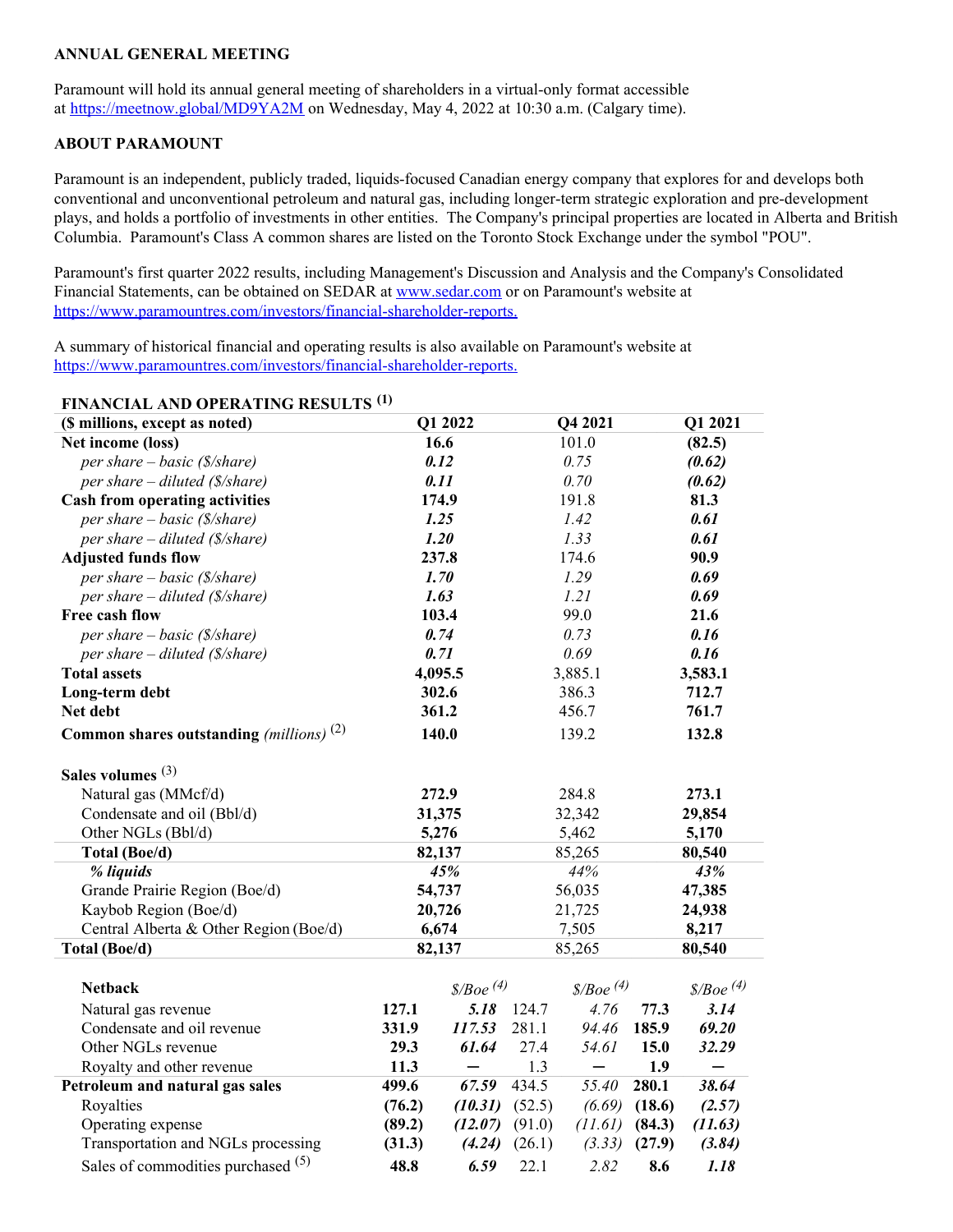| $\sqrt{\text{Commodities purchased}}^{(5)}$     |        |              | $\binom{22.3}{64.7}$ | $\frac{2.85}{33.74}$ | $\frac{18.8}{149.1}$ |        |
|-------------------------------------------------|--------|--------------|----------------------|----------------------|----------------------|--------|
|                                                 |        |              |                      |                      |                      |        |
| Risk management contract settlements            | (49.7) | (6.72)       | (72.4)               | (9.23)               | (32.7)               | (4.51) |
| Netback including risk management contract      |        |              |                      |                      |                      |        |
| settlements                                     | 252.9  | <b>34.20</b> | 192.3                | 24.51                | 116.4                | 16.06  |
| Capital expenditures                            |        |              |                      |                      |                      |        |
| Grande Prairie Region                           | 76.8   |              |                      | 57.7                 |                      | 51.3   |
| Kaybob Region                                   | 31.1   |              |                      | 3.8                  |                      | 5.0    |
| Central Alberta & Other Region                  | 0.1    |              |                      | 2.6                  |                      | 1.2    |
| Corporate                                       | 9.0    |              |                      | 1.6                  |                      | 1.8    |
| <b>Total</b>                                    | 117.0  |              |                      | 65.7                 |                      | 59.3   |
| <b>Asset retirement obligations settlements</b> | 14.8   |              |                      | 7.0                  |                      | 8.4    |

(1) Adjusted funds flow, free cash flow and net debt are capital management measures used by Paramount. Netback and netback including risk management contract settlements are non-GAAP financial measures. Netback and Netback including risk management contract settlements presented on a \$/Boe or \$/Mcf basis are non-GAAP ratios. Each measure, other than net income, that is presented on a per share, \$/Mcf or \$/Boe basis is a supplementary financial measure. Refer to the "Specified Financial Measures" section for more information on these measures. Prior period free cash flow has been reclassified to conform with the current year's presentation.

(2) Common shares are presented net of shares held in trust under the Company's restricted share unit plan: Q1 2022: 1.5 million; Q4 2021: 1.5 million; Q1 2021: 1.9 million.

(3) Refer to the Product Type Information section of this document for a complete breakdown of sales volumes for applicable periods by specific product type.

(4) Natural gas revenue presented as \$/Mcf.

(5) Sales of commodities purchased and commodities purchased are treated as corporate items and not allocated to individual regions or properties.

## **PRODUCT TYPE INFORMATION**

This press release refers to sales volumes of "liquids", "natural gas", "condensate and oil" and "other NGLs". "Liquids" means NGLs (including condensate) and oil combined, "natural gas" refers to conventional natural gas and shale gas combined, "condensate and oil" refers to condensate, light and medium crude oil and tight oil combined and "other NGLs" refers to ethane, propane and butane. Below is a complete breakdown of sales volumes for applicable periods by the specific product types of shale gas, conventional natural gas, NGLs, tight oil and light and medium crude oil. Numbers may not add due to rounding.

|                                    | <b>Total</b> |                 |        |         | <b>Grande Prairie Region</b> |         |         | Kaybob<br><b>Region</b> |         |  |
|------------------------------------|--------------|-----------------|--------|---------|------------------------------|---------|---------|-------------------------|---------|--|
|                                    |              | 01 2022 04 2021 | Q12021 | Q1 2022 | Q4 2021                      | Q1 2021 | Q1 2022 | Q4 2021                 | Q1 2021 |  |
| Shale gas (MMcf/d)                 | 213.1        | 220.4           | 197.8  | 151.4   | 156.5                        | 120.6   | 35.7    | 35.6                    | 42.1    |  |
| Conventional natural gas (MMcf/d)  | 59.8         | 64.4            | 75.3   | 1.1     | 2.4                          | 2.0     | 53.6    | 56.8                    | 65.8    |  |
| Natural gas (MMcf/d)               | 272.9        | 284.8           | 273.1  | 152.5   | 158.9                        | 122.6   | 89.3    | 92.4                    | 107.9   |  |
| Condensate (Bbl/d)                 | 29,098       | 29,797          | 27,017 | 26,042  | 26,272                       | 23,974  | 2,130   | 2,184                   | 2,611   |  |
| Other NGLs (Bbl/d)                 | 5.276        | 5,462           | 5,170  | 3.267   | 3,276                        | 2,984   | 1,558   | 1,788                   | 1,677   |  |
| $NGLs$ (Bbl/d)                     | 34,374       | 35,259          | 32,187 | 29,309  | 29,548                       | 26,958  | 3,688   | 3,972                   | 4,288   |  |
| Tight oil (Bbl/d)                  | 403          | 497             | 479    |         |                              |         | 322     | 355                     | 342     |  |
| Light and medium crude oil (Bbl/d) | 1,874        | 2,048           | 2,358  | 6       | 6                            |         | 1,832   | 2,000                   | 2,321   |  |
| Crude oil (Bbl/d)                  | 2,277        | 2,545           | 2,837  | 6       | 6                            |         | 2.154   | 2,355                   | 2,663   |  |
| Total (Boe/d)                      | 82,137       | 85,265          | 80,540 | 54,737  | 56,035                       | 47,385  | 20,726  | 21,725                  | 24,938  |  |

|                                   | <b>Central and Other Region</b> |       | Karr |                                                                         |        | Wapiti |             |       |       |
|-----------------------------------|---------------------------------|-------|------|-------------------------------------------------------------------------|--------|--------|-------------|-------|-------|
|                                   |                                 |       |      | Q1 2022 Q4 2021 Q1 2021 Q1 2022 Q4 2021 Q1 2021 Q1 2022 Q4 2021 Q1 2021 |        |        |             |       |       |
| Shale gas (MMcf/d)                | <b>26.0</b>                     | 28.2  | 35.1 | 112.8                                                                   | 122.5  | 89.1   | <b>38.6</b> | 34.0  | 31.5  |
| Conventional natural gas (MMcf/d) | 5.1                             | 5.3   | 7.51 | 0.5                                                                     | 1.5    |        | 0.6         | 0.9   | 0.9   |
| Natural gas (MMcf/d)              | 31.1                            | 33.5  | 42.6 | 113.3                                                                   | 124.0  | 90.2   | 39.2        | 34.9  | 32.4  |
| Condensate (Bbl/d)                | 926                             | 1,341 | 433  | 17.246                                                                  | 18,521 | 16,095 | 8,796       | 7.751 | 7,879 |
| Other NGLs (Bbl/d)                | 451                             | 398   | 509  | 2.475                                                                   | 2,449  | 2,108  | 792         | 827   | 876   |
|                                   |                                 |       |      |                                                                         |        |        |             |       |       |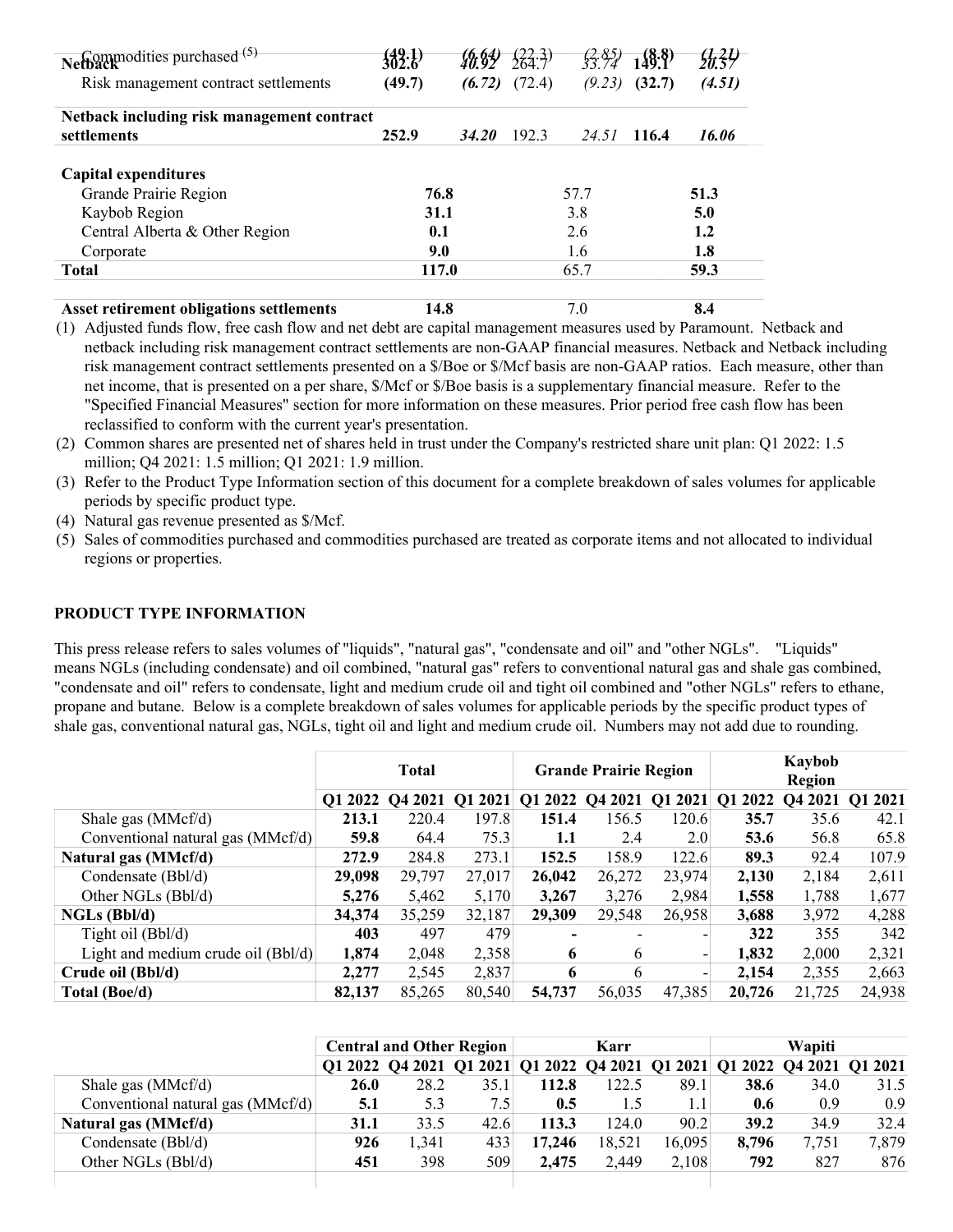| NGLightBbl/dbl/d)                  | 1,381 | 1,739 | 943  | 19,721 | 20.970                   | 18.203 | 9.588  | 8.578  | 8,755  |
|------------------------------------|-------|-------|------|--------|--------------------------|--------|--------|--------|--------|
| Light and medium crude oil (Bbl/d) |       | 42    |      |        | $\overline{\phantom{0}}$ |        |        |        |        |
| Crude oil (Bbl/d)                  |       | 184   | 73   |        | $\overline{\phantom{0}}$ |        |        |        |        |
| Total (Boe/d)                      | 6.674 | 7.505 | U.∠I | 38.611 | 41.629                   | 33,230 | 16.126 | 14.406 | 14,155 |

The Company forecasts that 2022 sales volumes will average between 91,000 Boe/d and 95,000 Boe/d (54% shale gas and conventional natural gas combined, 40% light and medium crude oil, tight oil and condensate combined and 6% other NGLs). First half 2022 sales volumes are expected to average between 81,000 Boe/d and 85,000 Boe/d (56% shale gas and conventional natural gas combined, 38% light and medium crude oil, tight oil and condensate combined and 6% other NGLs). Second half 2022 sales volumes are expected to average between 101,000 Boe/d and 105,000 Boe/d (53% shale gas and conventional natural gas combined, 41% light and medium crude oil, tight oil and condensate combined and 6% other NGLs).

## **SPECIFIED FINANCIAL MEASURES**

### **Non-GAAP Financial Measures**

Netback and netback including risk management contract settlements are non-GAAP financial measures. These measures are not standardized measures under IFRS and might not be comparable to similar financial measures presented by other issuers. These measures should not be considered in isolation or construed as alternatives to their most directly comparable measure disclosed in the Company's primary financial statements or other measures of financial performance calculated in accordance with IFRS.

Netback equals petroleum and natural gas sales (the most directly comparable measure disclosed in the Company's primary financial statements) plus sales of commodities purchased less royalties, operating expense, transportation and NGLs processing expense and commodities purchased. Netback is used by investors and Management to compare the performance of the Company's producing assets between periods.

Netback including risk management contract settlements equals netback after including (or deducting) risk management contract settlements received (paid). Netback including risk management contract settlements is used by investors and Management to assess the performance of the producing assets after incorporating Management's risk management strategies.

Refer to the table under the heading "Financial and Operating Results" in this press release for the calculation of netback and netback including risk management contract settlements for the three months ended March 31, 2022 and 2021.

#### **Non-GAAP Ratios**

Netback and netback including risk management contract settlements presented on a \$/Boe basis are non-GAAP ratios as they each have a non-GAAP financial measure (netback and netback including risk management contract settlements, respectively) as a component. These measures are not standardized measures under IFRS and might not be comparable to similar financial measures presented by other issuers. These measures should not be considered in isolation or construed as alternatives to their most directly comparable measure disclosed in the Company's primary financial statements or other measures of financial performance calculated in accordance with IFRS.

Netback on a \$/Boe basis is calculated by dividing netback for the applicable period by the total production during the period in Boe. Netback including risk management contract settlements on a \$/Boe basis is calculated by dividing netback including risk management contract settlements for the applicable period by the total production during the period in Boe. These measures are used by investors and Management to assess netback and netback including risk management contract settlements on a unit of production basis.

#### **Capital Management Measures**

Adjusted funds flow, free cash flow and net debt are capital management measures that Paramount utilizes in managing its capital structure. These measures are not standardized measures and therefore may not be comparable with the calculation of similar measures by other entities. Refer to Note 15 – Capital Structure in the unaudited Interim Condensed Consolidated Financial Statements of Paramount as at and for the three months ended March 31, 2022 for: (i) a description of the composition and use of these measures, (ii) reconciliations of adjusted funds flow and free cash flow to cash from operating activities, the most directly comparable measure disclosed in the Company's primary financial statements, for the three months ended March 31, 2022 and 2021 and (iii) a calculation of net debt as at March 31, 2022 and December 31, 2021.

#### **Supplementary Financial Measures**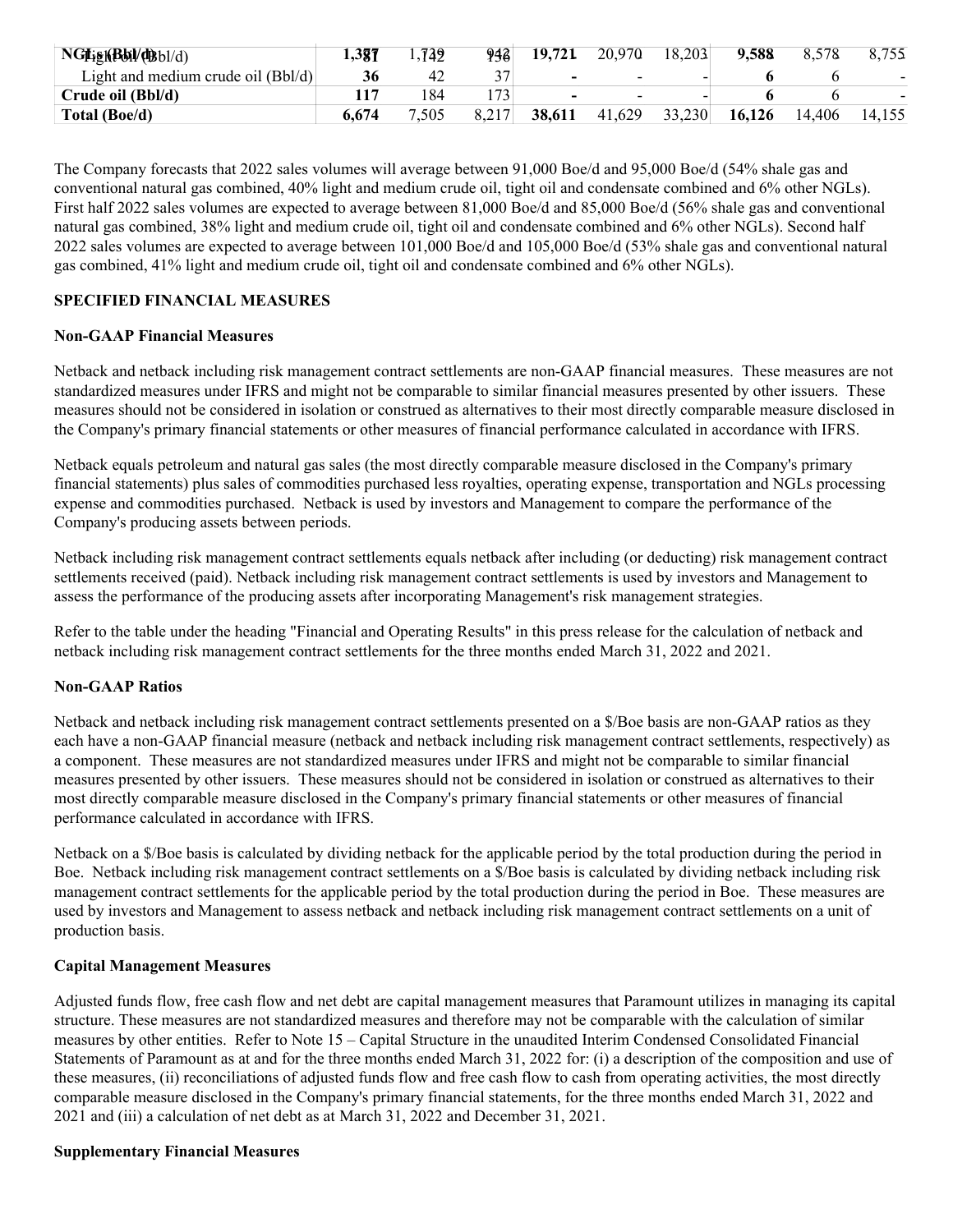This press release contains supplementary financial measures expressed as: (i) cash from operating activities, adjusted funds flow and free cash flow on a per share – basic and per share – diluted basis and (ii) revenue, petroleum and natural gas sales, royalties, operating expenses, transportation and NGLs processing expenses, sales of commodities purchased and commodities purchased on a \$/Bbl, \$/Mcf or \$/Boe basis.

Cash from operating activities, adjusted funds flow and free cash flow on a per share – basic basis are calculated by dividing cash from operating activities, adjusted funds flow or free cash flow, as applicable, over the referenced period by the weighted average basic shares outstanding during the period determined under IFRS. Cash from operating activities, adjusted funds flow and free cash flow on a per share – diluted basis are calculated by dividing cash from operating activities, adjusted funds flow or free cash flow, as applicable, over the referenced period by the weighted average diluted shares outstanding during the period determined under IFRS.

Revenue, petroleum and natural gas sales, royalties, operating expenses, transportation and NGLs processing expense, sales of commodities purchased and commodities purchased on a \$/Bbl, \$/Mcf or \$/Boe basis are calculated by dividing the revenue, petroleum and natural gas sales, royalties, operating expenses, transportation and NGLs processing expense, sales of commodities purchased or commodities purchased, as applicable, over the referenced period by the aggregate applicable units of production (Bbl, Mcf or Boe) during such period.

#### **ADVISORIES**

#### *Forward-looking Information*

Certain statements in this press release constitute forward-looking information under applicable securities legislation. Forwardlooking information typically contains statements with words such as "anticipate", "believe", "estimate", "will", "expect", "plan", "schedule", "intend", "propose", or similar words suggesting future outcomes or an outlook. Forward-looking information in this press release includes, but is not limited to:

- the expectation that the Company will achieve its net debt target of about \$300 million mid-year 2022 and potential net debt to adjusted funds flow at year-end;
- planned abandonment and reclamation expenditures and activities in 2022 and 2023;
- planned capital expenditures in 2022;
- forecast sales volumes for 2022 and certain periods therein;
- forecast free cash flow in 2022;
- preliminary anticipated capital expenditures in 2023 and the resulting expected 2023 average sales volumes and free cash flow:
- expected production growth at Karr in 2023 and the potential range of plateau production at Karr in 2024;
- the Company's five-year outlook for capital spending, annual production growth rate and cumulative free cash flow;
- planned exploration, development and production activities, including the expected timing of drilling, completing and bringing new wells on production;
- the expectation that second quarter sales volumes at Karr will be impacted by a 16-day full field outage for scheduled turnaround activities at third-party midstream facilities;
- expected increases in sales volumes at Wapiti in the second quarter of 2022;
- internally estimated drilling locations and potential plateau production volumes at Willesden Green and the time period over which plateau production volumes may be maintained; and
- the payment of future dividends under the Company's monthly dividend program.

Such forward-looking information is based on a number of assumptions which may prove to be incorrect. Assumptions have been made with respect to the following matters, in addition to any other assumptions identified in this press release:

- future commodity prices;
- the impact of the COVID-19 pandemic on the Company;
- the ability to realize expected cost savings;
- royalty rates, taxes and capital, operating, general  $\&$  administrative and other costs;
- foreign currency exchange rates, interest rates and the rate of inflation;
- general business, economic and market conditions;
- the performance of wells and facilities;
- the ability of Paramount to obtain the required capital to finance its exploration, development and other operations and meet its commitments and financial obligations;
- the ability of Paramount to obtain equipment, materials, services and personnel in a timely manner and at an acceptable cost to carry out its activities;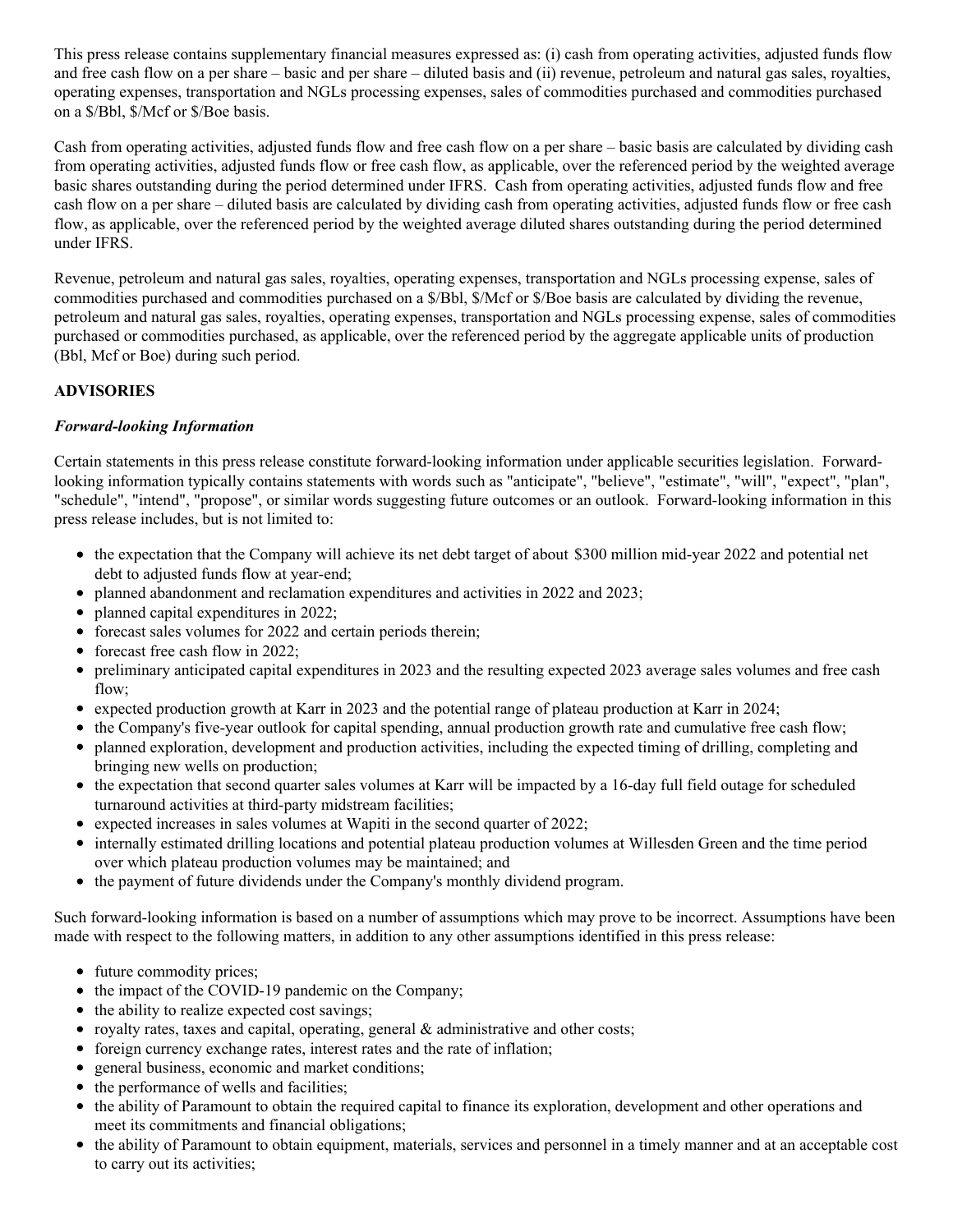- the ability of Paramount to secure adequate product processing, transportation, fractionation and storage capacity on acceptable terms and the capacity and reliability of facilities;
- the ability of Paramount to market its natural gas and liquids successfully to current and new customers;
- the ability of Paramount and its industry partners to obtain drilling success (including in respect of anticipated production volumes, reserves additions, liquids yields and resource recoveries) and operational improvements, efficiencies and results consistent with expectations;
- the timely receipt of required governmental and regulatory approvals;
- the receipt of benefits under government programs;
- the application of regulatory requirements respecting abandonment and reclamation; and
- anticipated timelines and budgets being met in respect of drilling programs and other operations (including well completions and tie-ins, the construction, commissioning and start-up of new and expanded facilities, including third-party facilities, and facility turnarounds and maintenance).

Although Paramount believes that the expectations reflected in such forward-looking information are reasonable based on the information available at the time of this press release, undue reliance should not be placed on the forward-looking information as Paramount can give no assurance that such expectations will prove to be correct. Forward-looking information is based on expectations, estimates and projections that involve a number of risks and uncertainties which could cause actual results to differ materially from those anticipated by Paramount and described in the forward-looking information. The material risks and uncertainties include, but are not limited to:

- fluctuations in commodity prices;
- changes in capital spending plans and planned exploration and development activities;
- the potential for changes to preliminary anticipated 2023 capital expenditures prior to finalization and changes to the resulting expected 2023 average sales volumes and free cash flow;
- the potential for changes to the Company's five-year outlook for capital spending, annual production growth rate and cumulative free cash flow;
- changes in foreign currency exchange rates, interest rates and the rate of inflation;
- the uncertainty of estimates and projections relating to future revenue, free cash flow, production, reserve additions, product yields (including condensate to natural gas ratios), resource recoveries, royalty rates, taxes and costs and expenses;
- the ability to secure adequate product processing, transportation, fractionation, and storage capacity on acceptable terms;
- operational risks in exploring for, developing, producing and transporting natural gas and liquids, including the risk of spills, leaks or blowouts;
- the ability to obtain equipment, materials, services and personnel in a timely manner and at an acceptable cost, including the potential effects of inflation and supply chain disruptions;
- potential disruptions, delays or unexpected technical or other difficulties in designing, developing, expanding or operating new, expanded or existing facilities (including third-party facilities);
- processing, pipeline, and fractionation infrastructure outages, disruptions and constraints;
- risks and uncertainties involving the geology of oil and gas deposits;
- the uncertainty of reserves estimates;
- general business, economic and market conditions;
- the ability to generate sufficient cash from operating activities and obtain financing to fund planned exploration, development and operational activities and meet current and future commitments and obligations (including product processing, transportation, fractionation and similar commitments and obligations);
- changes in, or in the interpretation of, laws, regulations or policies (including environmental laws);
- the ability to obtain required governmental or regulatory approvals in a timely manner, and to obtain and maintain leases and licenses;
- the effects of weather and other factors including wildlife and environmental restrictions which affect field operations and access;
- uncertainties as to the timing and cost of future abandonment and reclamation obligations and potential liabilities for environmental damage and contamination;
- uncertainties regarding aboriginal claims and in maintaining relationships with local populations and other stakeholders;
- the outcome of existing and potential lawsuits, insurance claims, regulatory actions, audits and assessments; and
- other risks and uncertainties described elsewhere in this document and in Paramount's other filings with Canadian securities authorities.

There are risks that may result in the Company changing, suspending or discontinuing its monthly dividend program, including changes to free cash flow, operating results, capital requirements, financial position, market conditions or corporate strategy and the need to comply with requirements under debt agreements and applicable laws respecting the declaration and payment of dividends. There are no assurances as to the continuing declaration and payment of future dividends under the Company's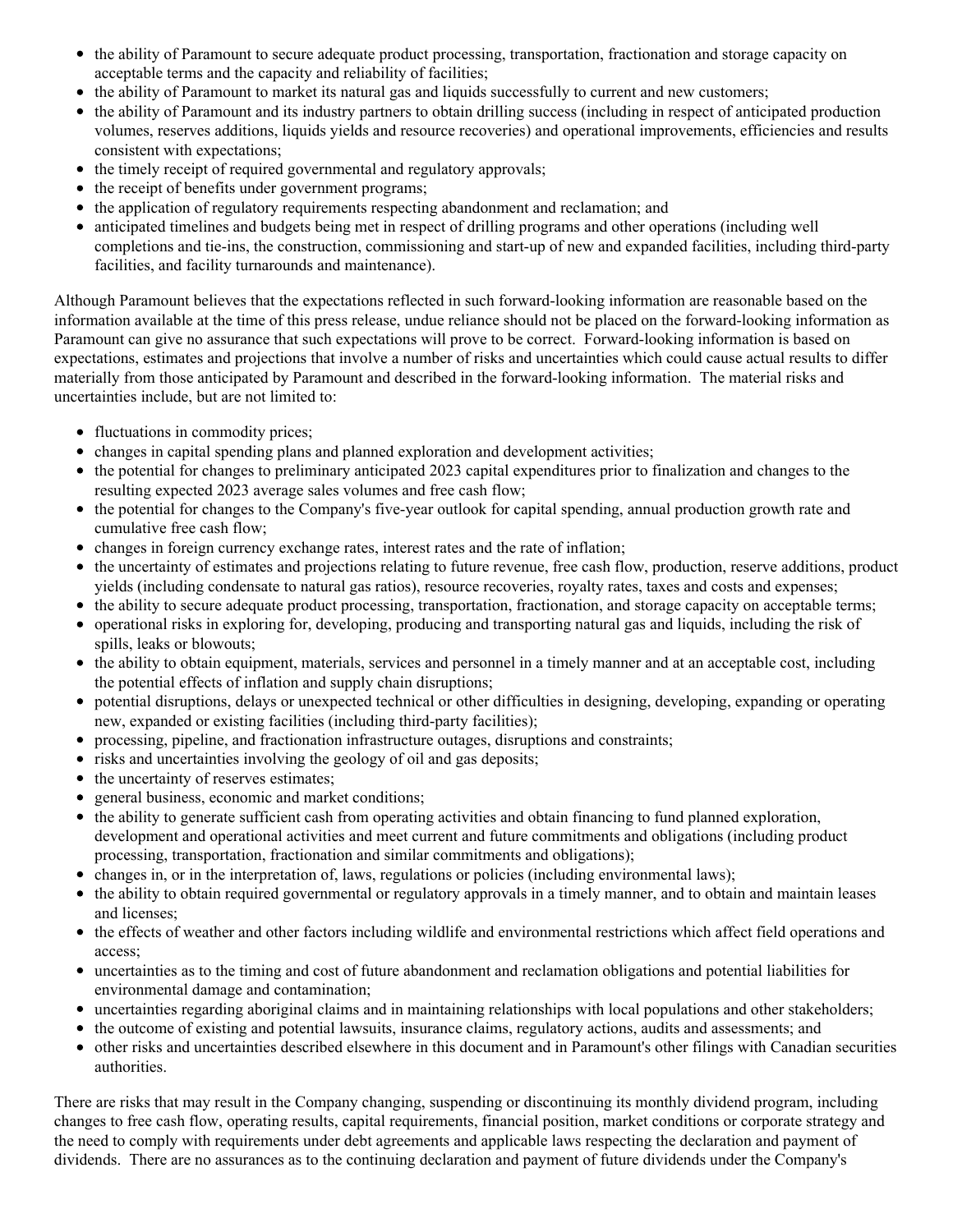monthly dividend program or the amount or timing of any such dividends.

The foregoing list of risks is not exhaustive. For more information relating to risks, see the sections titled "*Risk Factors*" in Paramount's annual information form for the year ended December 31, 2021, which is available on SEDAR at [www.sedar.com](https://c212.net/c/link/?t=0&l=en&o=3523818-1&h=2593788968&u=http%3A%2F%2Fwww.sedar.com%2F&a=www.sedar.com). The forward-looking information contained in this press release is made as of the date hereof and, except as required by applicable securities law, Paramount undertakes no obligation to update publicly or revise any forward-looking statements or information, whether as a result of new information, future events or otherwise.

Certain forward-looking information in this press release, including forecast free cash flow in 2022 and future periods, may also constitute a "financial outlook" within the meaning of applicable securities laws. A financial outlook involves statements about Paramount's prospective financial performance or position and is based on and subject to the assumptions and risk factors described above in respect of forward-looking information generally as well as any other specific assumptions and risk factors in relation to such financial outlook noted in this press release. Such assumptions are based on management's assessment of the relevant information currently available and any financial outlook included in this press release is provided for the purpose of helping readers understand Paramount's current expectations and plans for the future. Readers are cautioned that reliance on any financial outlook may not be appropriate for other purposes or in other circumstances and that the risk factors described above or other factors may cause actual results to differ materially from any financial outlook.

#### *Oil and Gas Measures and Definitions*

| Liquids               |                                             | <b>Natural Gas</b> |                                                   |
|-----------------------|---------------------------------------------|--------------------|---------------------------------------------------|
| <b>Bbl</b>            | Barrels                                     | GJ                 | Gigajoules                                        |
| Bbl/d                 | Barrels per day                             | GJ/d               | Gigajoules per day                                |
| <b>MBbl</b>           | Thousands of barrels                        | <b>MMBtu</b>       | Millions of British Thermal Units                 |
| <b>NGLs</b>           | Natural gas liquids                         |                    | MMBtu/d Millions of British Thermal Units per day |
|                       | Condensate Pentane and heavier hydrocarbons | Mcf                | Thousands of cubic feet                           |
|                       |                                             | MMcf               | Millions of cubic feet                            |
| <b>Oil Equivalent</b> |                                             | MMcf/d             | Millions of cubic feet per day                    |
| Boe                   | Barrels of oil equivalent                   | <b>AECO</b>        | AECO-C reference price                            |
| MBoe                  | Thousands of barrels of oil equivalent      | <b>WTI</b>         | West Texas Intermediate                           |
| <b>MMBoe</b>          | Millions of barrels of oil equivalent       |                    |                                                   |
| Boe/d                 | Barrels of oil equivalent per day           |                    |                                                   |

This press release contains disclosures expressed as "Boe", "\$/Boe", "MBoe", "MMBoe" and "Boe/d". Natural gas equivalency volumes have been derived using the ratio of six thousand cubic feet of natural gas to one barrel of oil when converting natural gas to Boe. Equivalency measures may be misleading, particularly if used in isolation. A conversion ratio of six thousand cubic feet of natural gas to one barrel of oil is based on an energy equivalency conversion method primarily applicable at the burner tip and does not represent a value equivalency at the well head. For the three months ended March 31, 2022, the value ratio between crude oil and natural gas was approximately 27:1. This value ratio is significantly different from the energy equivalency ratio of 6:1. Using a 6:1 ratio would be misleading as an indication of value.

This press release refers to "CGR", a metric commonly used in the oil and natural gas industry. "CGR" means condensate to gas ratio and is calculated by dividing wellhead raw liquids volumes by wellhead raw natural gas volumes. This metric does not have a standardized meaning and may not be comparable to similar measures presented by other companies. As such, it should not be used to make comparisons. Management uses oil and gas metrics for its own performance measurements and to provide shareholders with measures to compare the Company's performance over time; however, such measures are not reliable indicators of the Company's future performance and future performance may not compare to the performance in previous periods and therefore should not be unduly relied upon.

This press release contains information respecting Paramount's internal estimate of Duvernay drilling locations at Willesden Green. The referenced drilling locations represent future potential undeveloped gross locations as estimated effective December 31, 2021 by internal qualified reserves evaluators from Paramount. The referenced drilling locations were determined by Paramount's internal evaluators based on, among other matters, their assessment of available reservoir, geological and technical information, the economic thresholds necessary for development and potential future development plans. There is no certainty that the Company will drill any of the identified future potential undeveloped locations and there is no certainty that such locations will result in any reserves or production. The locations on which the Company will actually drill wells, including the number and timing thereof, will be dependent upon the availability of funding, regulatory approvals, seasonal restrictions, oil, NGLs and natural gas prices, costs, actual drilling results, additional reservoir, geological and technical information that is obtained and other factors. While certain of the estimated undeveloped locations have been de-risked by drilling existing wells in